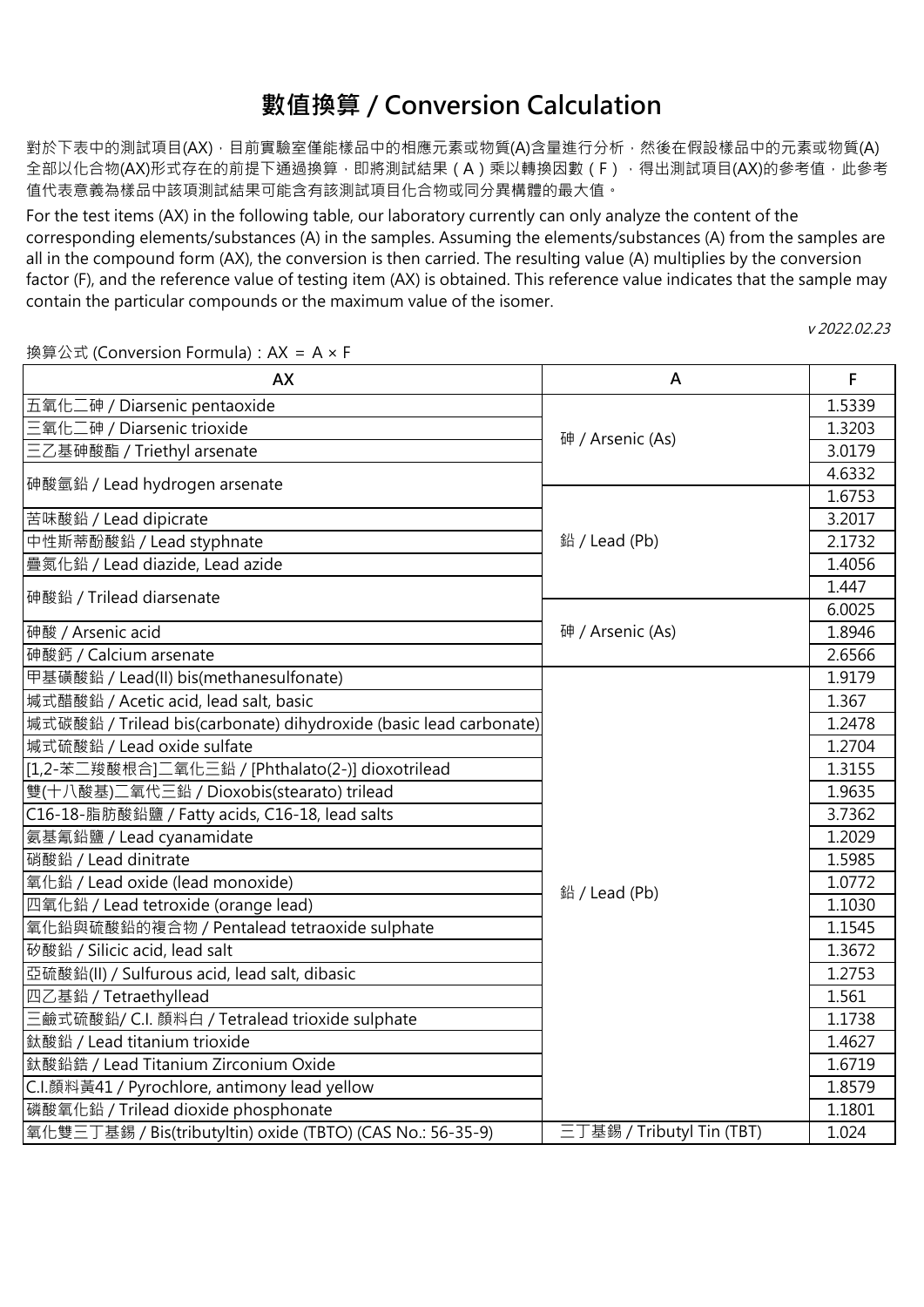| <b>AX</b>                                                  | A                          | F       |
|------------------------------------------------------------|----------------------------|---------|
| 硫酸鈷(二價) / Cobalt(II) sulphate                              |                            | 2.63    |
| 硝酸鈷(二價) / Cobalt(II) dinitrate                             |                            | 3.1042  |
| 碳酸鈷(二價) / Cobalt(II) carbonate                             | 鈷 / Cobalt (Co)            | 2.0183  |
| 醋酸鈷(二價) / Cobalt(II) diacetate                             |                            | 3.0038  |
| 重鉻酸鈉 / Sodium dichromate                                   |                            | 2.5192  |
| 鉻酸鈉 / Sodium chromate                                      |                            | 3.1151  |
| 重鉻酸銨 / Ammonium dichromate                                 |                            | 2.4239  |
| 重鉻酸鉀 / Potassium dichromate                                |                            | 2.8289  |
| 鉻酸鉀 / Potassium chromate                                   |                            | 3.7347  |
| 三氧化鉻 / Chromium trioxide                                   | 六價鉻 /                      | 1.9231  |
| 鉻酸 / Chromic acid                                          | Hexavalent Chromium Cr(VI) | 2.2696  |
| 重鉻酸 / Dichromic acid                                       |                            | 2.0963  |
| 鉻酸鍶 / Strontium chromate                                   |                            | 3.9159  |
| 八氫氧化五鉻酸鋅 / Pentazinc chromate octahydroxide                |                            | 11.1345 |
| 氫氧化鉻酸鋅鉀 / Potassium hydroxyoctaoxodizincatedi-chromate     |                            | 4.0277  |
| 鉻酸鉻 / Dichromium tris (chromate)                           |                            | 2.8975  |
| 含鉛的矽酸鋇 / Silicic acid, barium salt, lead-doped             | 鋇 / Barium (Ba)            | 1.9916  |
|                                                            | 鉛 / Lead (Pb)              | 1.8378  |
| 四氟硼酸鉛 (II) / Lead bis(tetrafluoroborate)                   |                            | 17.6133 |
| 硼酸 / Boric acid                                            |                            | 5.7184  |
| 無水四硼酸二鈉 / Disodium tetraborate, anhydrous                  |                            | 4.6531  |
| 水合硼酸鈉(五水四硼酸二鈉) / Disodium tetraborate, pentahydrate        |                            | 6.7361  |
| 水合硼酸鈉(十水四硼酸二鈉) / Disodium tetraborate, decahydrate         | 硼 / Boron (B)              | 8.8191  |
| 三氧化二硼 / Diboron trioxide                                   |                            | 3.2194  |
| 過硼酸鈉 / Sodium perborate; perboric acid, sodium salt        |                            | 9.2333  |
| 過氧偏硼酸鈉 / Sodium peroxometaborate                           |                            | 7.5668  |
| 氧化硼鈉 / Disodium octaborate (CAS No.: 12008-41-2)           |                            | 3.9367  |
| 硼酸鈉鹽 / Orthoboric acid, sodium salt (CAS No.: 13840-56-7)  |                            | 11.8215 |
| 氧化鎘 / Cadmium oxide                                        |                            | 1.1423  |
| 硫化鎘 / Cadmium sulphide                                     |                            | 1.2853  |
| 氯化鎘 / Cadmium chloride                                     |                            | 1.6307  |
| 氟化鎘 / Cadmium fluoride                                     | 鎘 / Cadmium (Cd)           | 1.338   |
| 硫酸鎘 / Cadmium sulphate                                     |                            | 1.8546  |
| 硝酸鎘 / Cadmium nitrate (CAS No.: 10325-94-7)                |                            | 2.1031  |
| 碳酸鎘 / Cadmium carbonate (CAS No.: 513-78-0)                |                            | 1.5338  |
| 氫氧化鎘 / Cadmium hydroxide (CAS No.: 21041-95-2)             |                            | 1.3026  |
| 醋酸鉛 / Lead di(acetate)                                     | 鉛 / Lead (Pb)              | 1.57    |
| 鉻酸鉛 / Lead chromate                                        |                            | 1.5598  |
|                                                            | 六價鉻 / Cr(VI)               | 6.2157  |
| 鉻酸鉛; 顏色索引: 顏料黃34 / Lead sulfochromate yellow (C.I. Pigment | 鉛/Lead (Pb)                | 1.5625  |
| Yellow 34)                                                 | 六價鉻 / Cr(VI)               | 9.2949  |
| 鉬鉻紅;顏色索引: 顏料紅104 / Lead chromate molybdate sulphate red    | 鉛 / Lead (Pb)              | 1.6949  |
| (C.I. Pigment Red 104)                                     | 六價鉻 / Cr(VI)               | 8.2622  |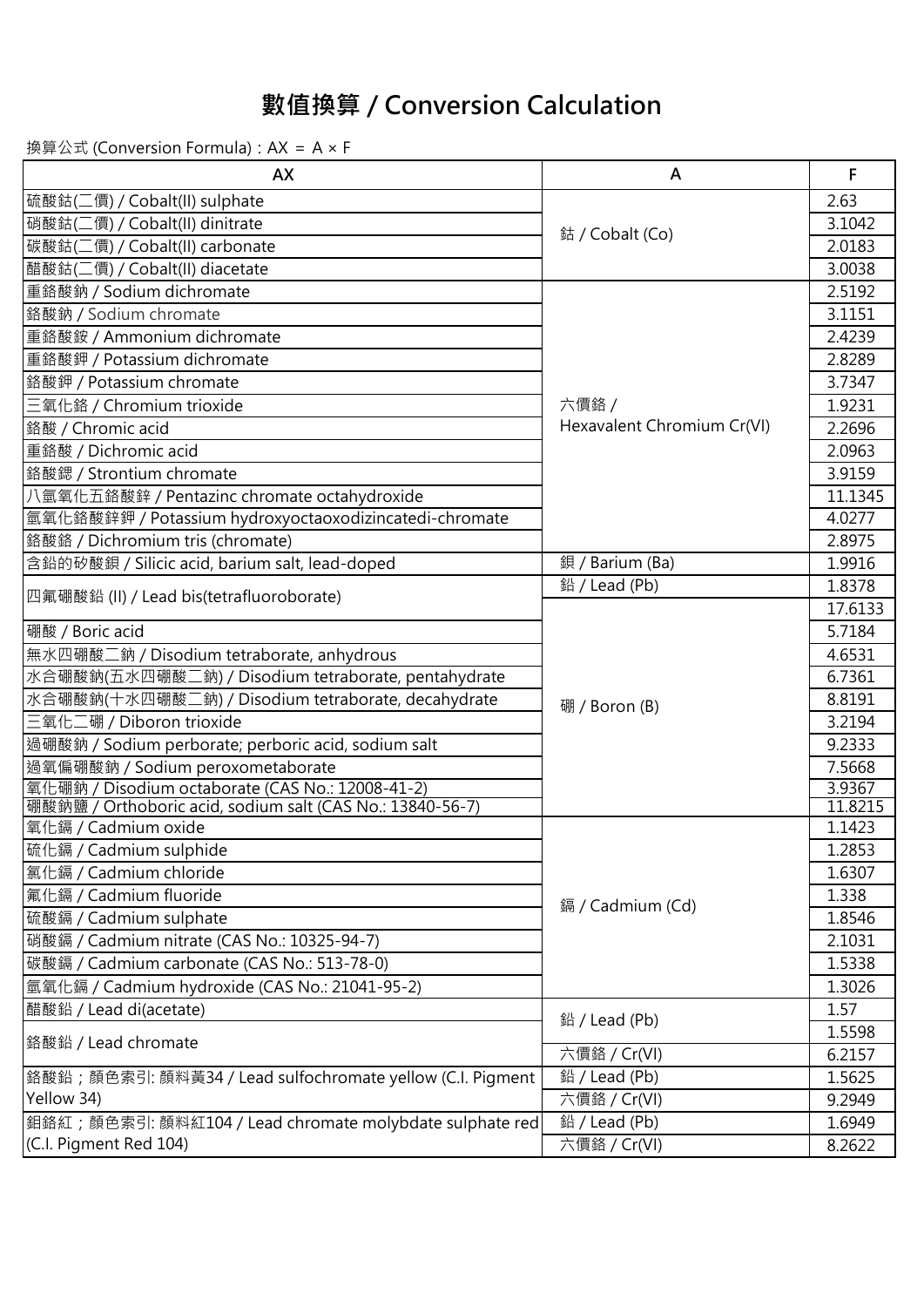換算公式 (Conversion Formula):AX = A × F

| AX                                                                                                                                                                                                                                                                                                      | A                        |         |
|---------------------------------------------------------------------------------------------------------------------------------------------------------------------------------------------------------------------------------------------------------------------------------------------------------|--------------------------|---------|
| 二正辛基-雙(2-乙基己基巰基乙酸酯)錫 / 2-ethylhexyl 10-ethyl-4,4-dioctyl-7-<br>oxo-8-oxa-3,5-dithia-4-stannatetradecanoate (DOTE) (CAS No.: 15571-58-1)                                                                                                                                                                 | 二辛基錫 / Dioctyl Tin (DOT) | 2.1655  |
| ┃二月桂酸ニ辛基錫‧錫烷‧二辛基-‧雙(椰油醯氧基)衍生物‧以及任何其他錫烷﹐<br> 二辛基-·雙(脂肪醯氧基)衍生物。其中C12為脂肪醯氧基部分的主要碳原子數 /<br>Dioctyltin dilaurate, stannane, dioctyl-, bis(coco acyloxy) derivs., and any<br>other stannane, dioctyl-, bis(fatty acyloxy) derivs. wherein C12 is the<br>predominant carbon number of the fatty acyloxy moiety |                          | 2.22    |
| 工正丁基雙(乙醯丙酮基)錫 / Dibutylbis(pentane-2,4-dionato-O,O')tin (CAS No.:<br>$22673 - 19 - 4$                                                                                                                                                                                                                   | 二丁基錫 / Dibutyl Tin (DBT) | 1.42    |
| 二氯二丁基錫 / Dibutyltin dichloride (DBTC) (CAS No.: 683-18-1)                                                                                                                                                                                                                                               |                          | 1.2932  |
| 四氧化三鈷含≥ 0.1% w/w 氧化鎳 / Tricobalt tetraoxide containing ≥ 0.1% w/w<br>nickel oxides (CAS No.: 1308-06-1)                                                                                                                                                                                                 | 鈷 / Cobalt (Co)          | 1.4103  |
| 硫-(三環[5.2.1.0'2,6]癸-3-烯-8(或9)-基) 氧-(異丙基或異丁基或2-乙基己基) 氧-(異<br>丙基或異丁基或2-乙基己基)二硫代磷酸酯 / S-(tricyclo[5.2.1.0'2,6]deca-3-en-                                                                                                                                                                                   | 磷 / Phosphorus (P)       | 15.7152 |
| 8(or 9)-yl) O-(isopropyl or isobutyl or 2-ethylhexyl) O-(isopropyl or isobutyl<br>or 2-ethylhexyl) phosphorodithioate)                                                                                                                                                                                  | 硫 / Sulfur (S)           | 7.5896  |

#### 換算公式 (Conversion Formula):AX = A1 x F1 + A2 x F2

| AХ                                                                                                                                                                                                                                                                                                                             |                              |        |
|--------------------------------------------------------------------------------------------------------------------------------------------------------------------------------------------------------------------------------------------------------------------------------------------------------------------------------|------------------------------|--------|
| 二正辛基-雙(2-乙基己基巰基乙酸酯)錫和單辛基-三(2-乙基己基巰基乙酸酯)錫的反 <br> 應物 / Reaction mass of 2-ethylhexyl 10-ethyl-4,4-dioctyl-7-oxo-8-oxa-3,5-<br>dithia-4-stannatetradecanoate and 2-ethylhexyl 10-ethyl-4-[[2-[(2-<br>ethylhexyl) oxy]-2-oxoethyl]thio]-4-octyl-7-oxo-8-oxa-3,5-dithia-4-<br>stannatetradecanoate (reaction mass of DOTE and MOTE) | 二辛基錫 / Dioctyl Tin (DOT)     | 2.1781 |
|                                                                                                                                                                                                                                                                                                                                | 單辛基錫 / MonooctylTin<br>(MOT) | 3.5833 |
| 氧化銦錫 / Indium tin oxide                                                                                                                                                                                                                                                                                                        | 銦 / Indium (In)              | 1.2090 |
|                                                                                                                                                                                                                                                                                                                                | $\frac{1}{3}$ / Tin (Sn)     | 1.2696 |

| AX                                                            | А                  |         |
|---------------------------------------------------------------|--------------------|---------|
| 三氧化二銻 / Antimony trioxide (Sb <sub>2</sub> O <sub>3</sub> )   | 銻 / Antimony (Sb)  | 1.1971  |
| 三氧化銻 / Antimony Trioxide (SbO <sub>3</sub> )                  |                    | 1.3942  |
| 五氧化二銻 / Antimony Pentaoxide (Sb <sub>2</sub> O <sub>5</sub> ) |                    | 1.3285  |
| 氧化鈹 / Beryllium oxide (BeO)                                   | 鈹 / Beryllium (Be) | 2.7753  |
| 硫酸鈹 / Beryllium sulfate                                       |                    | 11.6595 |
| 四水八硼酸二鈉 / Disodium Octaborate Tetrahydrate                    | 硼 / Boron (B)      | 4.77    |
| 二氧化矽 / Silicon dioxide (SiO <sub>2</sub> )                    | 矽 / Silicon (Si)   | 2.1394  |
| 氧化鈉 / Sodium oxide (Na <sub>2</sub> O)                        | 鈉 / Sodium (Na)    | 1.348   |
| 疊氮化鈉 / Sodium azide (CAS No.: 26628-22-8)                     |                    | 2.8278  |
| 氧化鋅 / Zinc oxide (ZnO)                                        | 鋅 / Zinc (Zn)      | 1.2447  |
| 三氧化二鋁 / Aluminium oxide                                       | 鋁 / Aluminum (Al)  | 1.8895  |
| 氫氧化鋁 Aluminium(III) hydroxide (CAS No.: 21645-51-2)           |                    | 2.891   |
| 三氧化二鉍 / Bismuth trioxide (Bi <sub>2</sub> O <sub>3</sub> )    | 鉍 / Bismuth (Bi)   | 1.1148  |
| 氧化鉍 / Bismuth monoxide (BiO)                                  |                    | 1.0766  |
| $\Box$ 氧化鈦 (TiO $_2$ )                                        | 鈦 / Titanium (Ti)  | 1.6685  |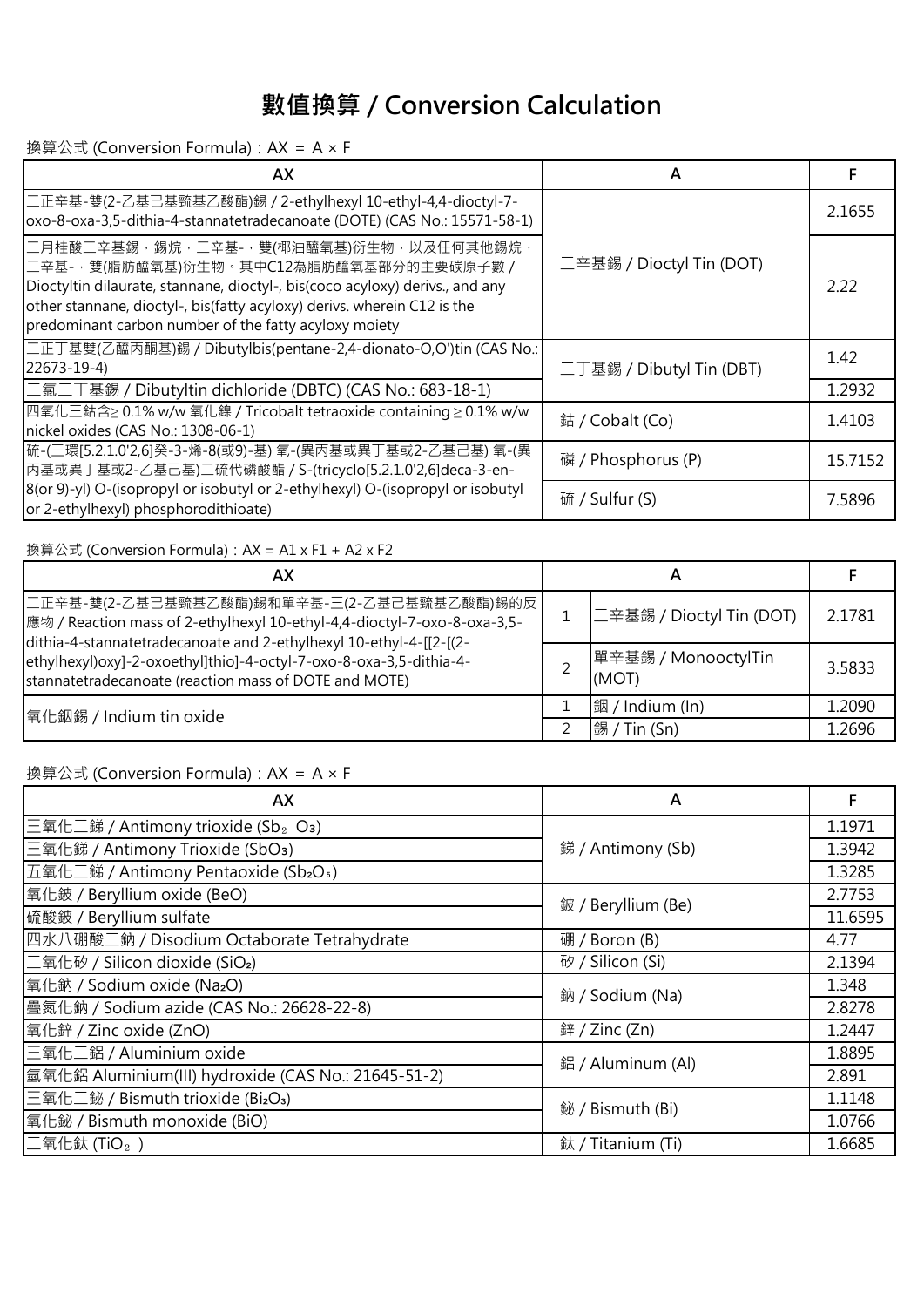| AX                                                             | A                        | F       |
|----------------------------------------------------------------|--------------------------|---------|
| 碳酸鋰/Lithium carbonate (CAS No.: 554-13-2)                      | 鋰 / Lithium (Li)         | 5.3063  |
| 氧化鈷 / Cobalt oxide                                             | 鈷 / Cobalt (Co)          | 1.2715  |
| 氧化鎳 / Nickel oxide (CAS No.: 1313-99-1)                        | 鎳 / Nickel (Ni)          | 1.2726  |
| 碳酸鎳 / Nickel carbonate (CAS No.: 3333-67-3)                    |                          | 2.0224  |
| 丙酸苯汞 / Phenylmercury propionate (CAS No.: 103-27-5)            |                          | 1.7487  |
| 辛酸苯汞 / Phenylmercury octanoate (CAS No.: 13864-38-5)           |                          | 2.0983  |
| 異辛酸苯汞 / Phenylmercury 2-ethylhexanoate (CAS No.: 13302-00-6)   | 汞 / Mercury (Hg)         | 2.0983  |
| 新癸酸苯汞 / Phenylmercury neodecanoate (CAS No.: 26545-49-3)       |                          | 2.2381  |
| 醋酸苯汞 / Phenylmercury acetate (CAS No.: 62-38-4)                |                          | 1.6787  |
| 二丁基錫氫硼烷 / Dibutyltin hydrogen borate (DBB)                     |                          | 1.246   |
| 二月桂酸二丁基錫 / Dibutyltin dilaurate (DBD)                          | 二丁基錫 / Dibutyl Tin (DBT) | 2.688   |
| 二丁基錫氧化物 / Dibutyl Tin Oxide (DBTO)                             |                          | 1.0595  |
| 二辛基二新癸酰氧錫 / Dioctyltin dineodecanoate (DOD)                    | 二辛基錫 / Dioctyl Tin (DOT) | 1.9808  |
| 氧化二辛基錫 / Dioctyltin oxide (DOTO)                               |                          | 1.0288  |
| 磷酸鉛 / Lead phosphate (CAS No.: 7446-27-7)                      | 鉛 / Lead (Pb)            | 1.3056  |
|                                                                | 磷 / Phosphorus (P)       | 13.1005 |
| 二氯化鈷 / Cobalt dichloride (CAS No.: 7646-79-9)                  | 鈷 / Cobalt (Co)          | 2.2031  |
|                                                                | 氯 / Chlorine (Cl)        | 1.8312  |
| 硫酸鈷 / Cobalt Sulphate (CAS No.: 10124-43-3)                    | 鈷 / Cobalt (Co)          | 2.6301  |
|                                                                | 硫 / Sulfur (S)           | 4.8335  |
| 磷化銦 / Indium Phosphide (CAS No.: 22398-80-7)                   | 磷 / Phosphorus (P)       | 4.7069  |
|                                                                | 銦 / Indium (ln)          | 1.2698  |
| 硫酸鎳 / Nickel Sulphate (CAS No.: 7786-81-4)                     | 鎳 / Nickel (Ni)          | 2.6367  |
|                                                                | 硫 / Sulfur (S)           | 4.8260  |
| 氨基磺酸鎳 / Nickel Sulfamate (CAS No.: 13770-89-3)                 | 鎳 / Nickel (Ni)          | 4.2743  |
|                                                                | 硫 / Sulfur (S)           | 15.6464 |
| Pigment Black 25* (CAS No.: 68186-89-0)                        | 鈷 / Cobalt (Co)          | 2.2727  |
|                                                                | 鎳 / Nickel (Ni)          | 2.2727  |
|                                                                | 鉛 / Lead (Pb)            | 1.6949  |
| Pigment Red 104* (CAS No.: 12656-85-8)                         | 鉻 / Chromium (Cr)        | 8.3333  |
|                                                                | 六價鉻 / Cr(VI)             | 8.3333  |
|                                                                | 鉬 / Molybdenum (Mo)      | 83.3333 |
|                                                                | 鋇 / Barium (Ba)          | 4.7619  |
| Pigment Yellow 157* (CAS No.: 68610-24-2)                      | 鎳 / Nickel (Ni)          | 16.9492 |
|                                                                | 鈦 / Titanium (Ti)        | 2.439   |
| Pigment Yellow 34* (CAS No.: 1344-37-2)                        | 鉛 / Lead (Pb)            | 1.5625  |
|                                                                | 鉻 / Chromium (Cr)        | 9.0909  |
|                                                                | 六價鉻 / Cr(VI)             | 9.0909  |
| 六水合硫酸鎳 / Nickel(II) sulfate hexahydrate (CAS No.: 10101-97-0)  | 鎳 / Nickel (Ni)          | 4.4784  |
|                                                                | 硫 / Sulfur (S)           | 8.1968  |
| 七水合硫酸鎳 / Nickel(II) sulfate heptahydrate (CAS No.: 10101-98-1) | 鎳 / Nickel (Ni)          | 4.7853  |
|                                                                | 硫 / Sulfur (S)           | 8.7586  |